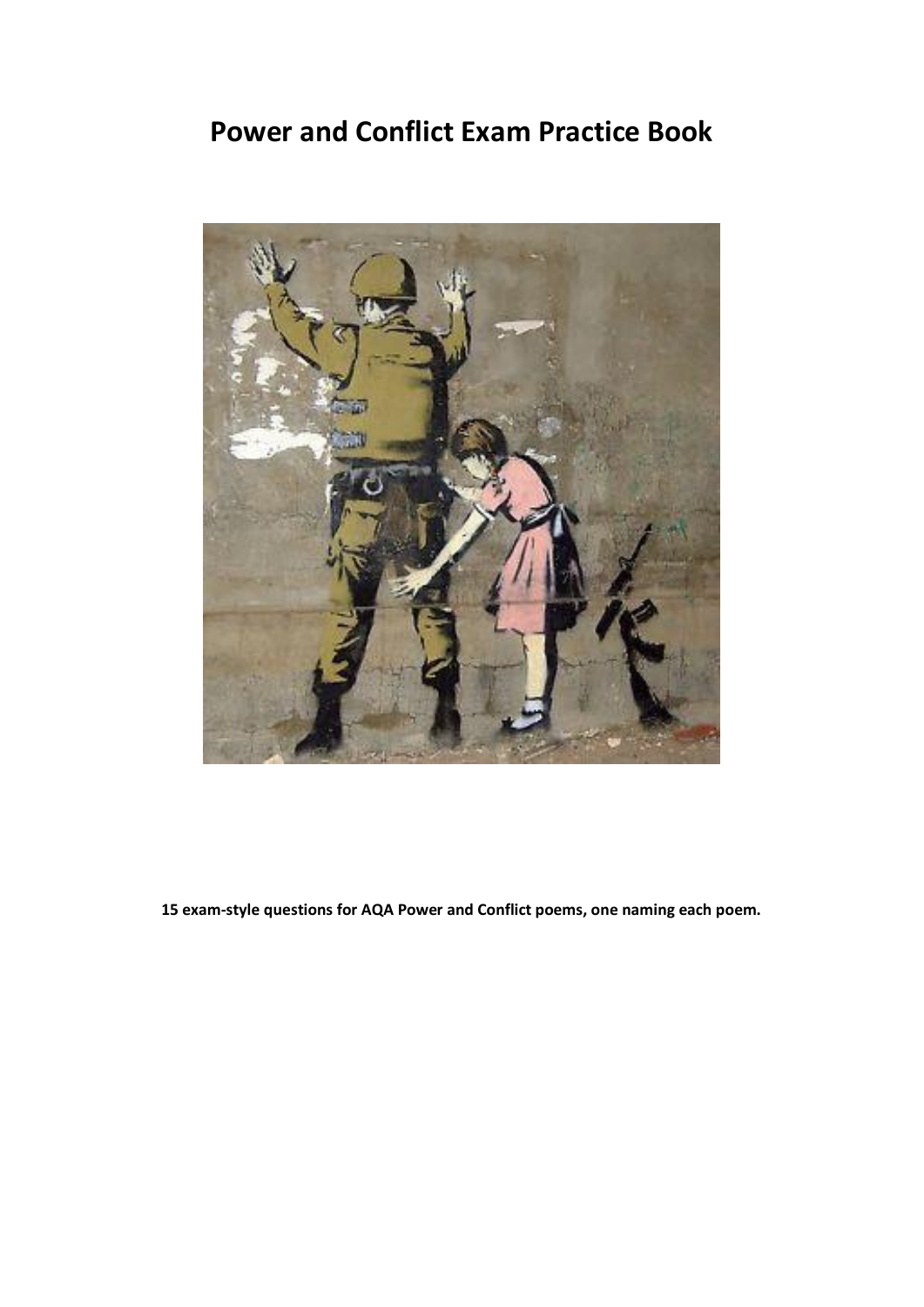1. Compare how poets present the effects of conflict on people in **Poppies** and in **one** other poem from Power and Conflict.

#### **Poppies**

Three days before Armistice Sunday and poppies had already been placed on individual war graves. Before you left, I pinned one onto your lapel, crimped petals, spasms of paper red, disrupting a blockade of yellow bias binding around your blazer.

Sellotape bandaged around my hand, I rounded up as many white cat hairs as I could, smoothed down your shirt's upturned collar, steeled the softening of my face. I wanted to graze my nose across the tip of your nose, play at being Eskimos like we did when you were little. I resisted the impulse to run my fingers through the gelled blackthorns of your hair. All my words flattened, rolled, turned into felt,

slowly melting. I was brave, as I walked with you, to the front door, threw it open, the world overflowing like a treasure chest. A split second and you were away, intoxicated. After you'd gone I went into your bedroom, released a song bird from its cage. Later a single dove flew from the pear tree, and this is where it has led me, skirting the church yard walls, my stomach busy making tucks, darts, pleats, hat-less, without a winter coat or reinforcements of scarf, gloves.

On reaching the top of the hill I traced the inscriptions on the war memorial, leaned against it like a wishbone. The dove pulled freely against the sky, an ornamental stitch. I listened, hoping to hear your playground voice catching on the wind.

JANE WEIR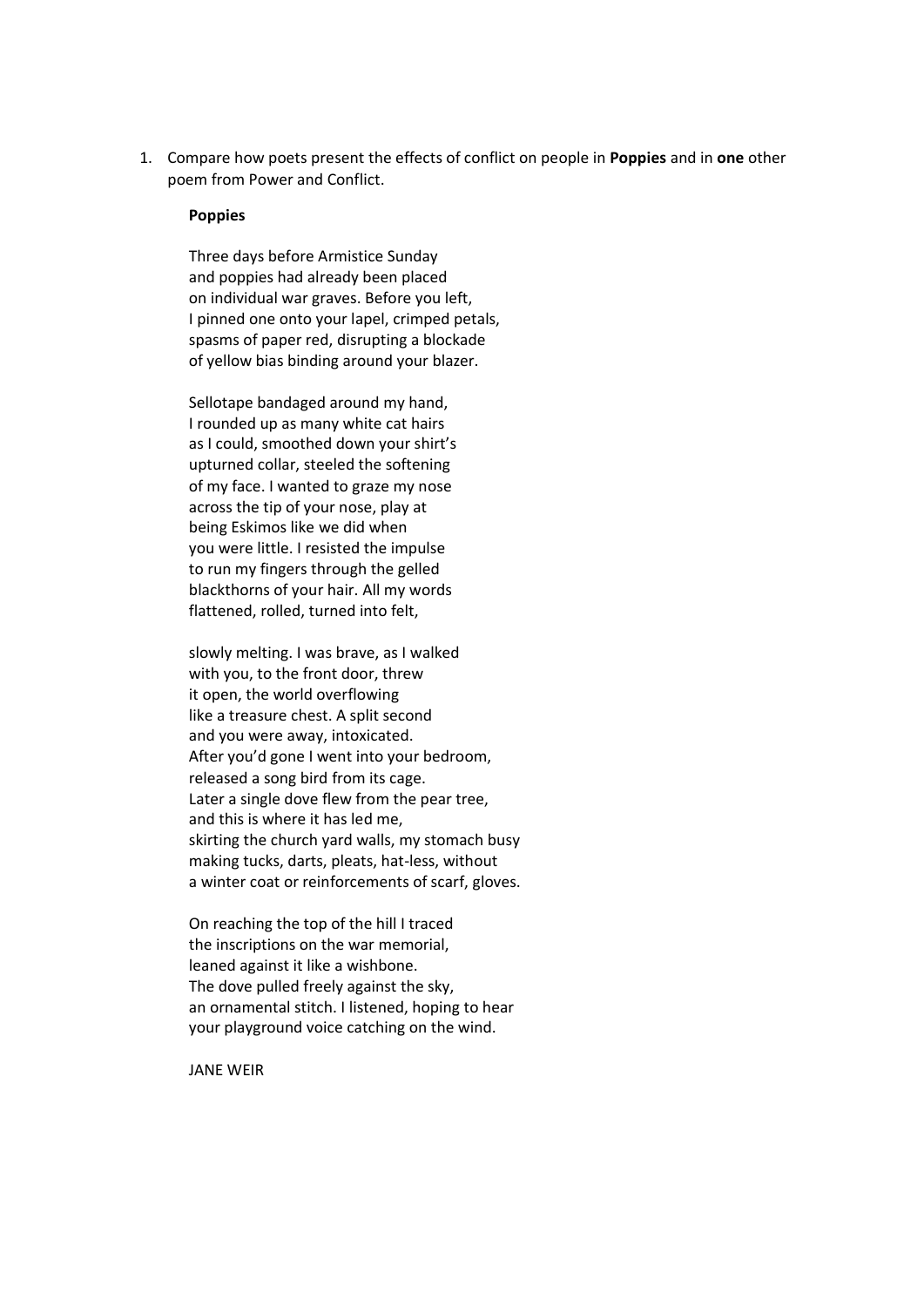2. Compare how poets present the effects of war in Bayonet Charge and in **one** other poem from Power and Conflict.

#### **Bayonet Charge**

Suddenly he awoke and was running – raw In raw-seamed hot khaki, his sweat heavy, Stumbling across a field of clods towards a green hedge That dazzled with rifle fire, hearing Bullets smacking the belly out of the air – He lugged a rifle numb as a smashed arm; The patriotic tear that had brimmed in his eye Sweating like molten iron from the centre of his chest, –

In bewilderment then he almost stopped – In what cold clockwork of the stars and the nations Was he the hand pointing that second? He was running Like a man who has jumped up in the dark and runs Listening between his footfalls for the reason Of his still running, and his foot hung like Statuary in mid-stride. Then the shot-slashed furrows

Threw up a yellow hare that rolled like a flame And crawled in a threshing circle, its mouth wide Open silent, its eyes standing out. He plunged past with his bayonet toward the green hedge, King, honour, human dignity, etcetera Dropped like luxuries in a yelling alarm To get out of that blue crackling air His terror's touchy dynamite.

TED HUGHES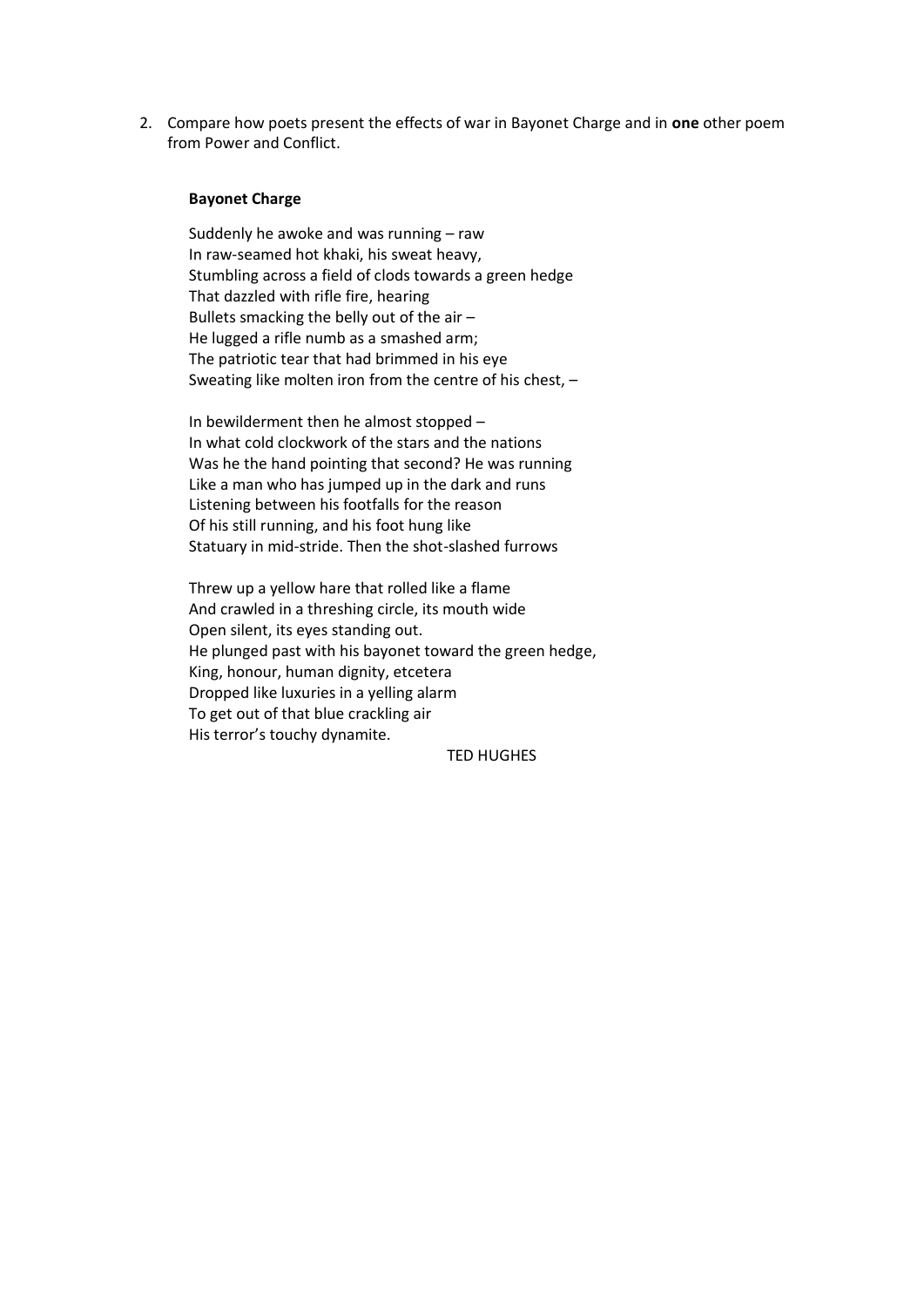3. Compare the ways poets present the power of the natural world in Storm on the Island and in **one** other poem from Power and Conflict.

#### **Storm on the Island**

We are prepared: we build our houses squat, Sink walls in rock and roof them with good slate. This wizened earth has never troubled us With hay, so, as you see, there are no stacks Or stooks that can be lost. Nor are there trees Which might prove company when it blows full Blast: you know what I mean – leaves and branches Can raise a tragic chorus in a gale So that you can listen to the thing you fear Forgetting that it pummels your house too. But there are no trees, no natural shelter. You might think that the sea is company, Exploding comfortably down on the cliffs But no: when it begins, the flung spray hits The very windows, spits like a tame cat Turned savage. We just sit tight while wind dives And strafes invisibly. Space is a salvo, We are bombarded by the empty air. Strange, it is a huge nothing that we fear.

SEAMUS HEANEY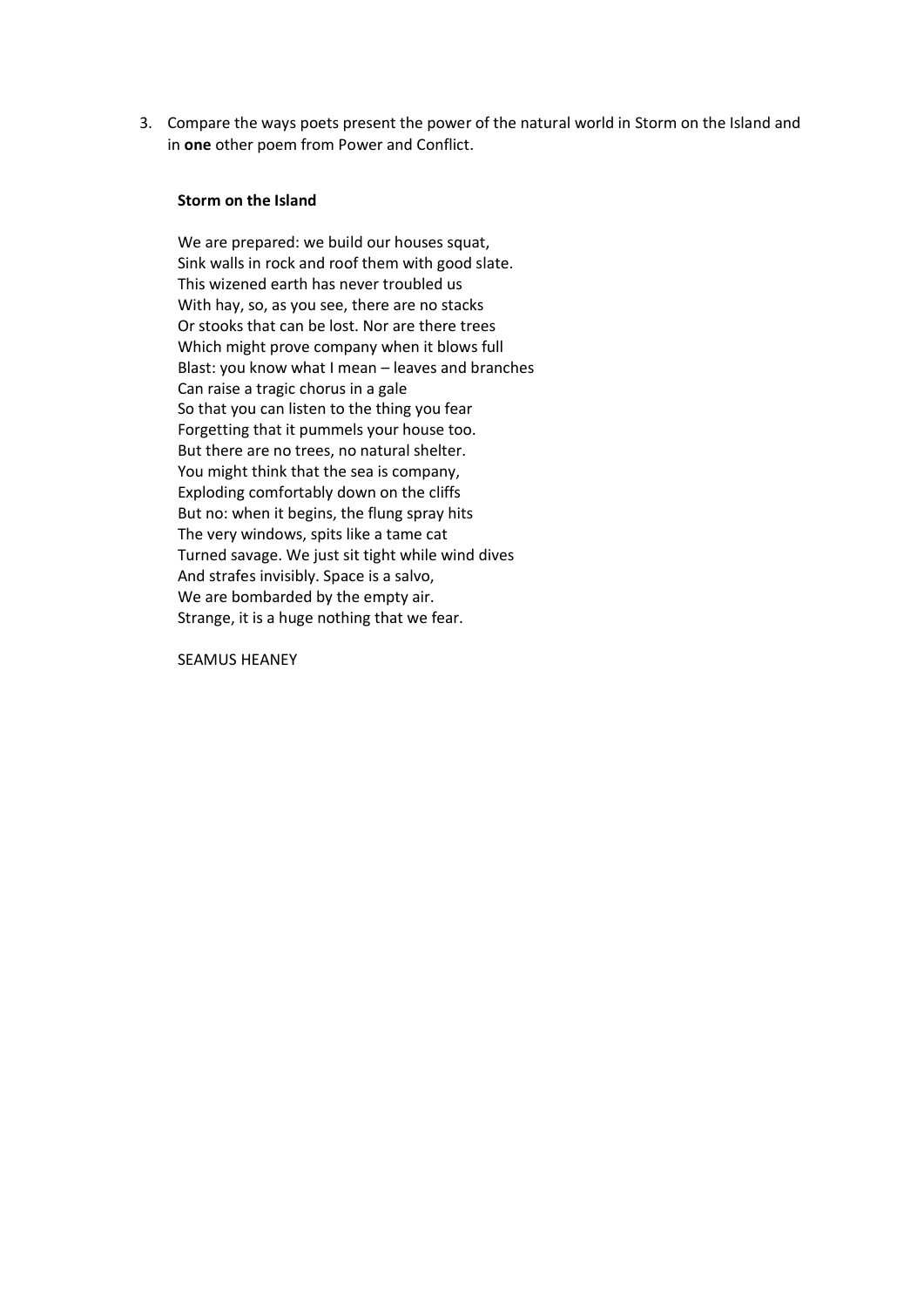4. Compare the ways poets present ideas about power in Ozymandias and in **one** other poem from Power and Conflict.

## **Ozymandias**

I met a traveller from an antique land Who said: Two vast and trunkless legs of stone Stand in the desert. Near them on the sand, Half sunk, a shatter'd visage lies, whose frown And wrinkled lip and sneer of cold command Tell that its sculptor well those passions read Which yet survive, stamp'd on these lifeless things, The hand that mock'd them and the heart that fed; And on the pedestal these words appear: 'My name is Ozymandias, king of kings: Look on my works, ye Mighty, and despair!' Nothing beside remains. Round the decay Of that colossal wreck, boundless and bare, The lone and level sands stretch far away.

PERCY BYSSHE SHELLEY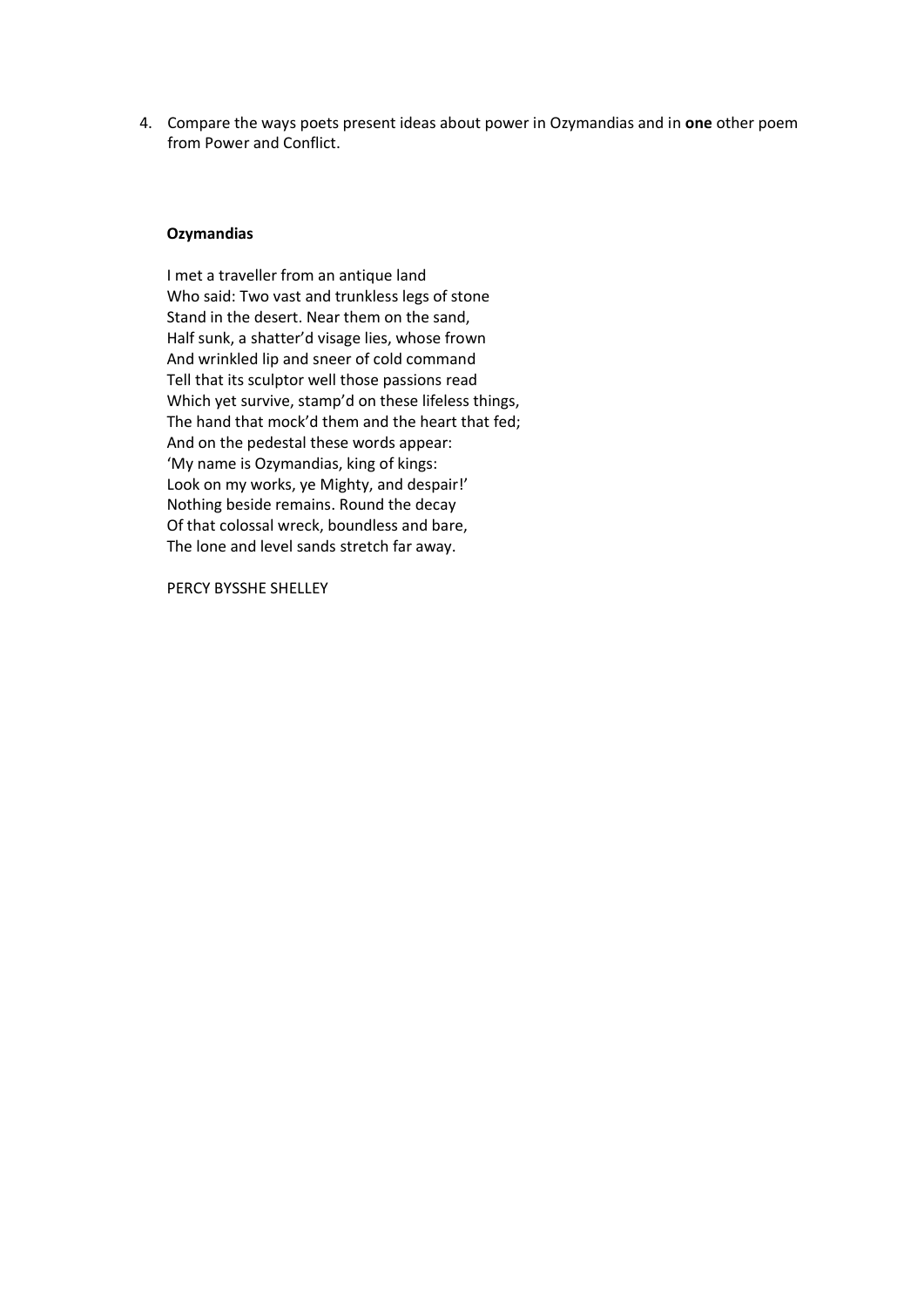5. Compare the ways poets present ideas about identity in The Emigrée and in **one** other poem from Power and Conflict.

## **The Émigree**

There once was a country… I left it as a child but my memory of it is sunlight-clear for it seems I never saw it in that November which, I am told, comes to the mildest city. The worst news I receive of it cannot break my original view, the bright, filled paperweight. It may be at war, it may be sick with tyrants, but I am branded by an impression of sunlight.

The white streets of that city, the graceful slopes glow even clearer as time rolls its tanks and the frontiers rise between us, close like waves. That child's vocabulary I carried here like a hollow doll, opens and spills a grammar. Soon I shall have every coloured molecule of it. It may by now be a lie, banned by the state but I can't get it off my tongue. It tastes of sunlight.

I have no passport, there's no way back at all but my city comes to me in its own white plane. It lies down in front of me, docile as paper; I comb its hair and love its shining eyes. My city takes me dancing through the city of walls. They accuse me of absence, they circle me. They accuse me of being dark in their free city. My city hides behind me. They mutter death, and my shadow falls as evidence of sunlight.

CAROL RUMENS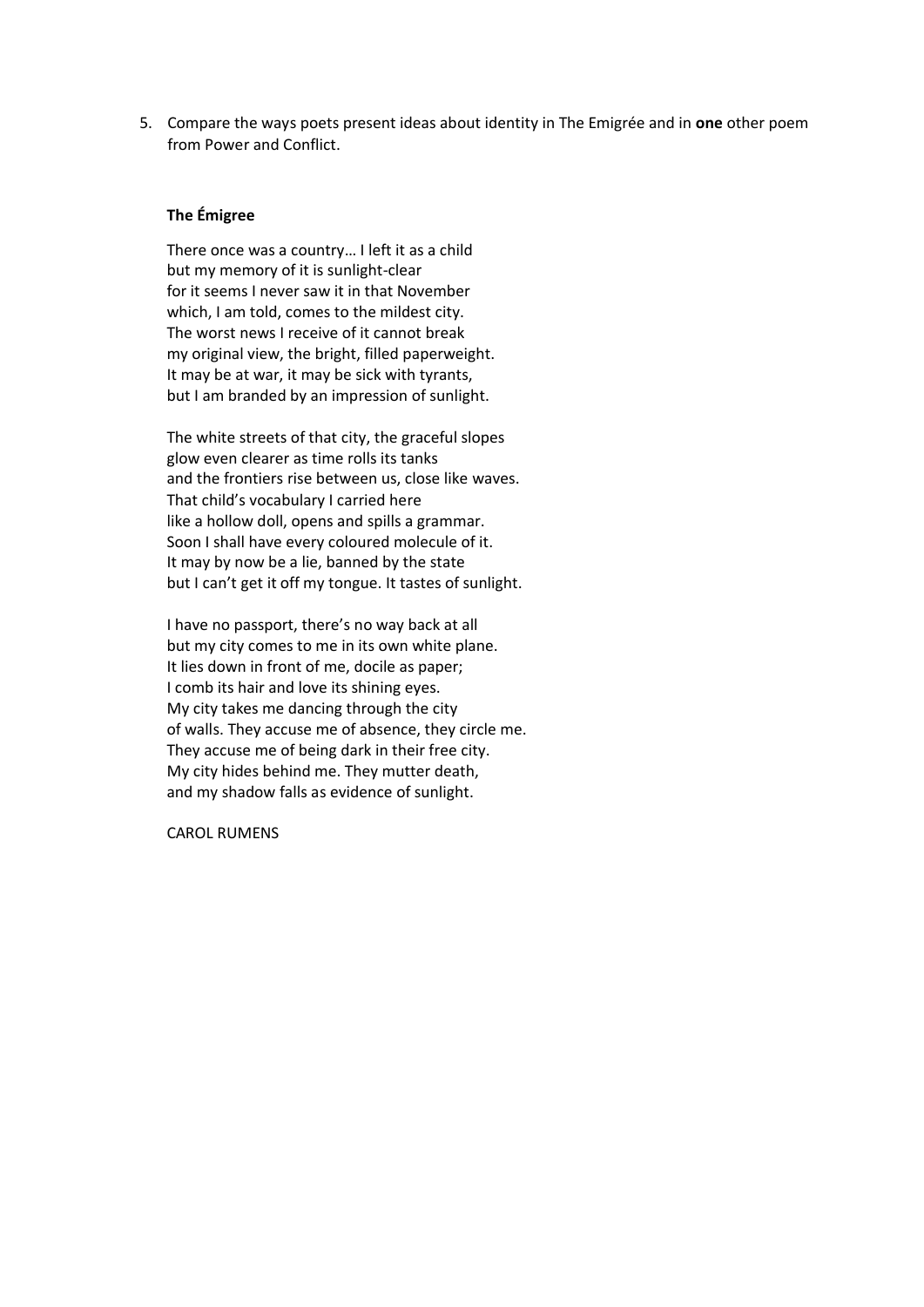6. Compare the ways poets present individual experiences of conflict in War Photographer and in **one** other poem from Power and Conflict.

## **War Photographer**

In his darkroom he is finally alone with spools of suffering set out in ordered rows. The only light is red and softly glows, as though this were a church and he a priest preparing to intone a Mass. Belfast. Beirut. Phnom Penh. All flesh is grass.

He has a job to do. Solutions slop in trays beneath his hands, which did not tremble then though seem to now. Rural England. Home again to ordinary pain which simple weather can dispel, to fields which don't explode beneath the feet of running children in a nightmare heat.

Something is happening. A stranger's features faintly start to twist before his eyes, a half-formed ghost. He remembers the cries of this man's wife, how he sought approval without words to do what someone must and how the blood stained into foreign dust.

A hundred agonies in black-and-white from which his editor will pick out five or six for Sunday's supplement. The reader's eyeballs prick with tears between the bath and pre-lunch beers. From the aeroplane he stares impassively at where he earns his living and they do not care.

CAROL ANN DUFFY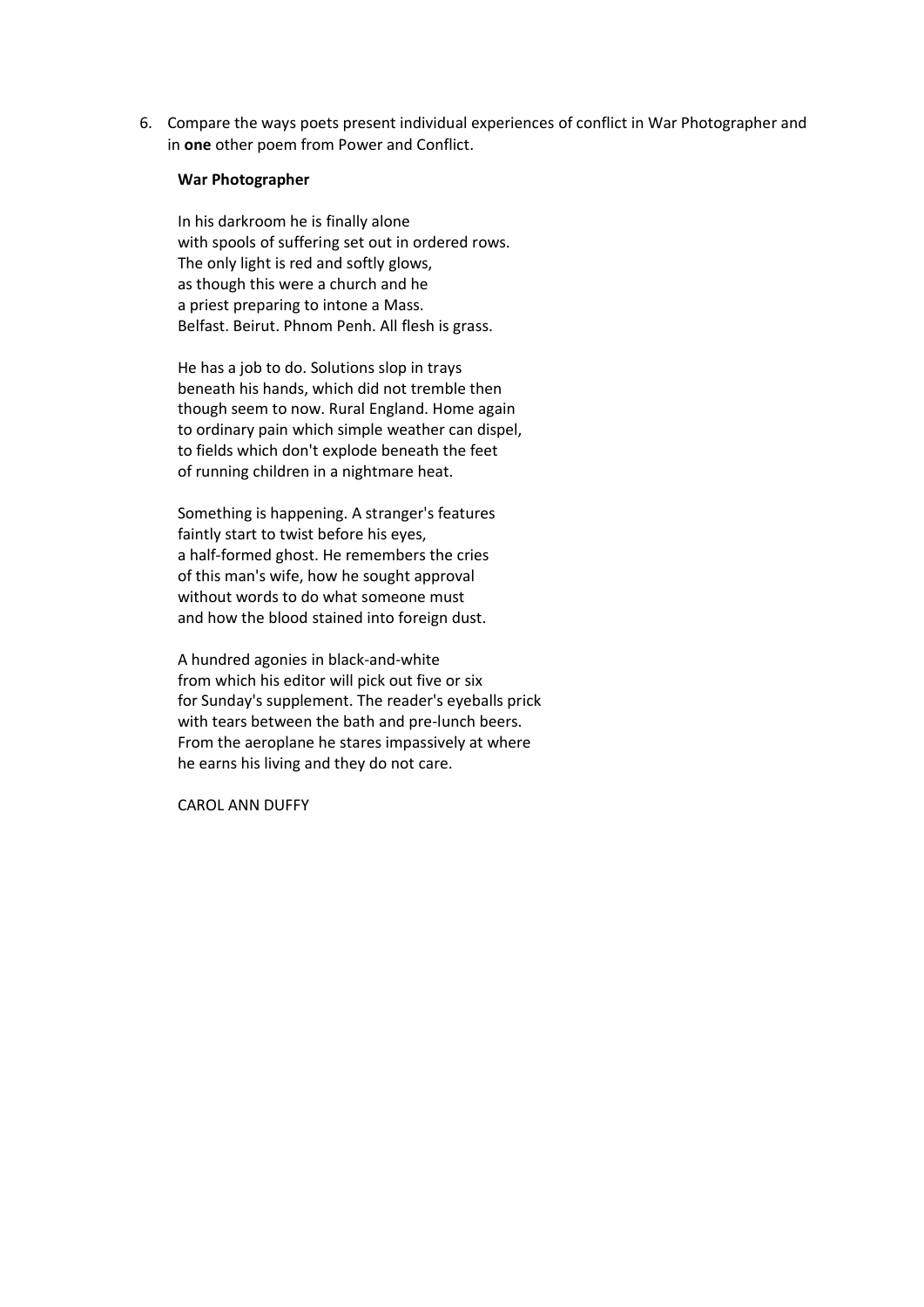7. Compare the ways poets present powerful individuals in My Last Duchess and in **one** other poem from Power and Conflict.

## **My Last Duchess**

## *Ferrara*

That's my last Duchess painted on the wall, Looking as if she were alive. I call That piece a wonder, now: Frà Pandolf's hands Worked busily a day, and there she stands. Will't please you sit and look at her? I said 'Frà Pandolf' by design, for never read

Strangers like you that pictured countenance, The depth and passion of its earnest glance, But to myself they turned (since none puts by The curtain I have drawn for you, but I) And seemed as they would ask me, if they durst,

How such a glance came there; so, not the first Are you to turn and ask thus. Sir, 'twas not Her husband's presence only, called that spot Of joy into the Duchess' cheek: perhaps Frà Pandolf chanced to say 'Her mantle laps

Over my lady's wrist too much,' or 'Paint Must never hope to reproduce the faint Half-flush that dies along her throat': such stuff Was courtesy, she thought, and cause enough For calling up that spot of joy. She had

A heart – how shall I say? – too soon made glad, Too easily impressed; she liked whate'er She looked on, and her looks went everywhere. Sir, 'twas all one! My favour at her breast, The dropping of the daylight in the West,

The bough of cherries some officious fool Broke in the orchard for her, the white mule She rode with round the terrace – all and each Would draw from her alike the approving speech, Or blush, at least. She thanked men, – good! but thanked

Somehow – I know not how – as if she ranked My gift of a nine-hundred-years-old name With anybody's gift. Who'd stoop to blame This sort of trifling? Even had you skill In speech – (which I have not) – to make your will

Quite clear to such an one, and say, 'Just this Or that in you disgusts me; here you miss, Or there exceed the mark' – and if she let Herself be lessoned so, nor plainly set Her wits to yours, forsooth, and made excuse,

– E'en then would be some stooping; and I choose Never to stoop. Oh sir, she smiled, no doubt, Whene'er I passed her; but who passed without Much the same smile? This grew; I gave commands; Then all smiles stopped together. There she stands

As if alive. Will't please you rise? We'll meet The company below, then. I repeat, The Count your master's known munificence Is ample warrant that no just pretence Of mine for dowry will be disallowed;

Though his fair daughter's self, as I avowed At starting, is my object. Nay, we'll go Together down, sir. Notice Neptune, though, Taming a sea-horse, thought a rarity, Which Claus of Innsbruck cast in bronze for me!

ROBERT BROWNING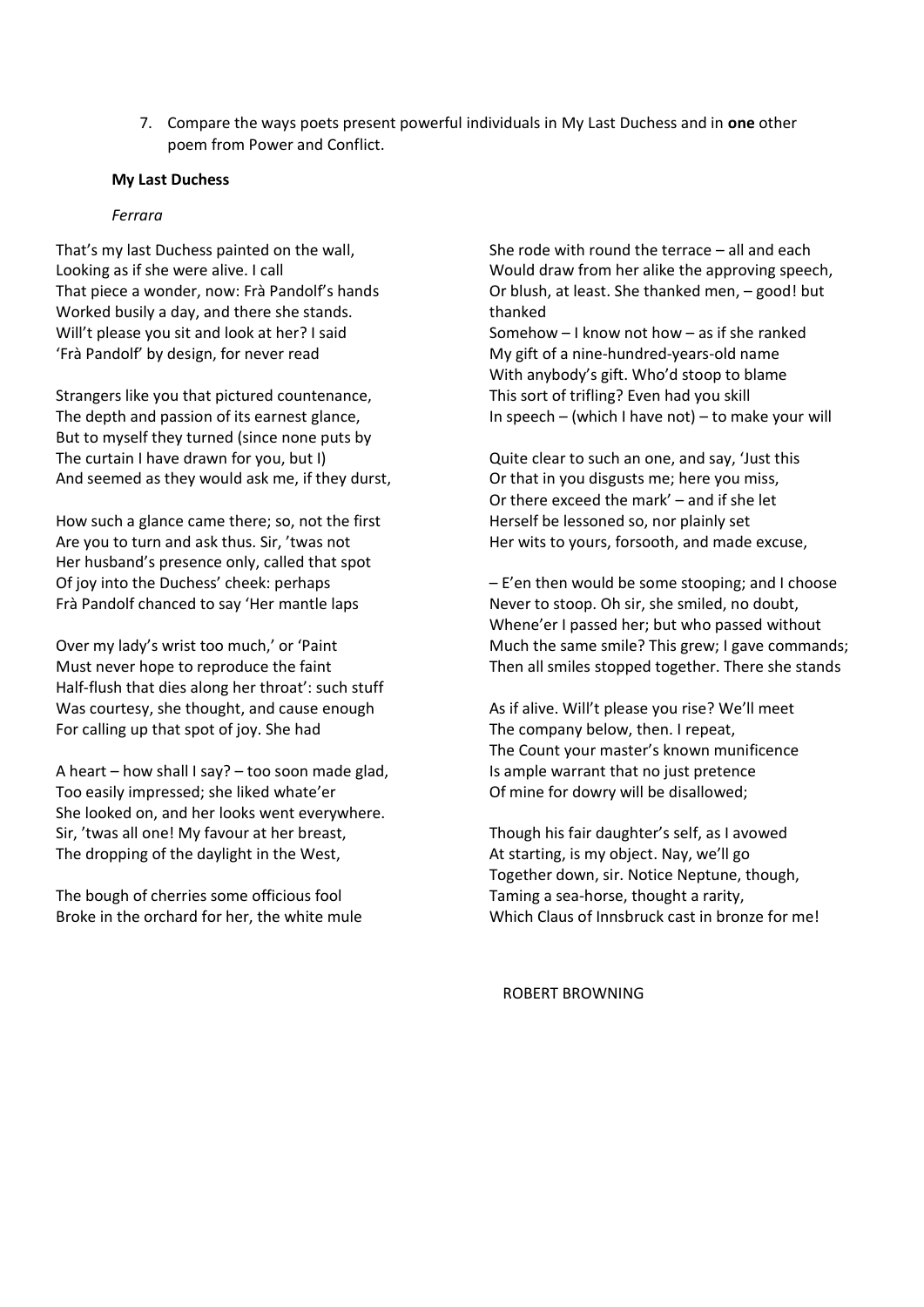8. Compare the ways poets present powerful memories in Remains and in **one** other poem from Power and Conflict.

## **Remains**

On another occasion, we get sent out to tackle looters raiding a bank. And one of them legs it up the road, probably armed, possibly not.

Well myself and somebody else and somebody else are all of the same mind, so all three of us open fire. Three of a kind all letting fly, and I swear

I see every round as it rips through his life – I see broad daylight on the other side. So we've hit this looter a dozen times and he's there on the ground, sort of inside out,

pain itself, the image of agony. One of my mates goes by and tosses his guts back into his body. Then he's carted off in the back of a lorry.

End of story, except not really. His blood-shadow stays on the street, and out on patrol I walk right over it week after week. Then I'm home on leave. But I blink

and he bursts again through the doors of the bank. Sleep, and he's probably armed, possibly not. Dream, and he's torn apart by a dozen rounds. And the drink and the drugs won't flush him out –

he's here in my head when I close my eyes, dug in behind enemy lines, not left for dead in some distant, sun-stunned, sand-smothered land or six-feet-under in desert sand,

but near to the knuckle, here and now, his bloody life in my bloody hands.

SIMON ARMITAGE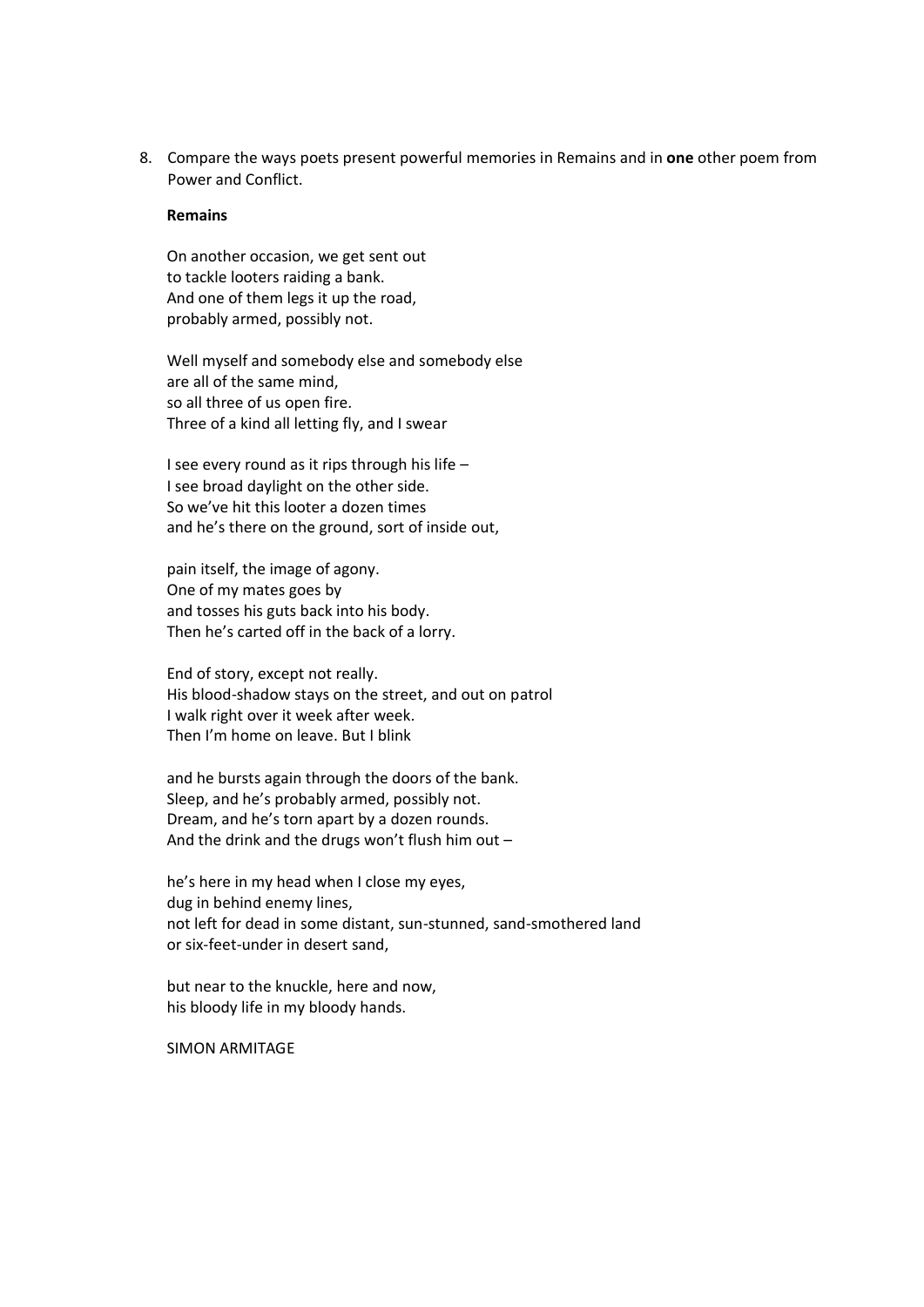9. Compare the ways poets present the power of the natural world in Extract from The Prelude and in **one** other poem from Power and Conflict.

#### Extract from, *The Prelude*

One summer evening (led by her) I found A little boat tied to a willow tree Within a rocky cove, its usual home. Straight I unloosed her chain, and stepping in Pushed from the shore. It was an act of stealth And troubled pleasure, nor without the voice Of mountain-echoes did my boat move on; Leaving behind her still, on either side, Small circles glittering idly in the moon, Until they melted all into one track Of sparkling light. But now, like one who rows, Proud of his skill, to reach a chosen point With an unswerving line, I fixed my view Upon the summit of a craggy ridge, The horizon's utmost boundary; far above Was nothing but the stars and the grey sky. She was an elfin pinnace; lustily I dipped my oars into the silent lake, And, as I rose upon the stroke, my boat Went heaving through the water like a swan; When, from behind that craggy steep till then The horizon's bound, a huge peak, black and huge, As if with voluntary power instinct, Upreared its head. I struck and struck again, And growing still in stature the grim shape Towered up between me and the stars, and still, For so it seemed, with purpose of its own And measured motion like a living thing, Strode after me. With trembling oars I turned, And through the silent water stole my way Back to the covert of the willow tree; There in her mooring-place I left my bark, – And through the meadows homeward went, in grave And serious mood; but after I had seen That spectacle, for many days, my brain Worked with a dim and undetermined sense Of unknown modes of being; o'er my thoughts There hung a darkness, call it solitude Or blank desertion. No familiar shapes Remained, no pleasant images of trees, Of sea or sky, no colours of green fields; But huge and mighty forms, that do not live Like living men, moved slowly through the mind By day, and were a trouble to my dreams.

#### WILLIAM WORDSWORTH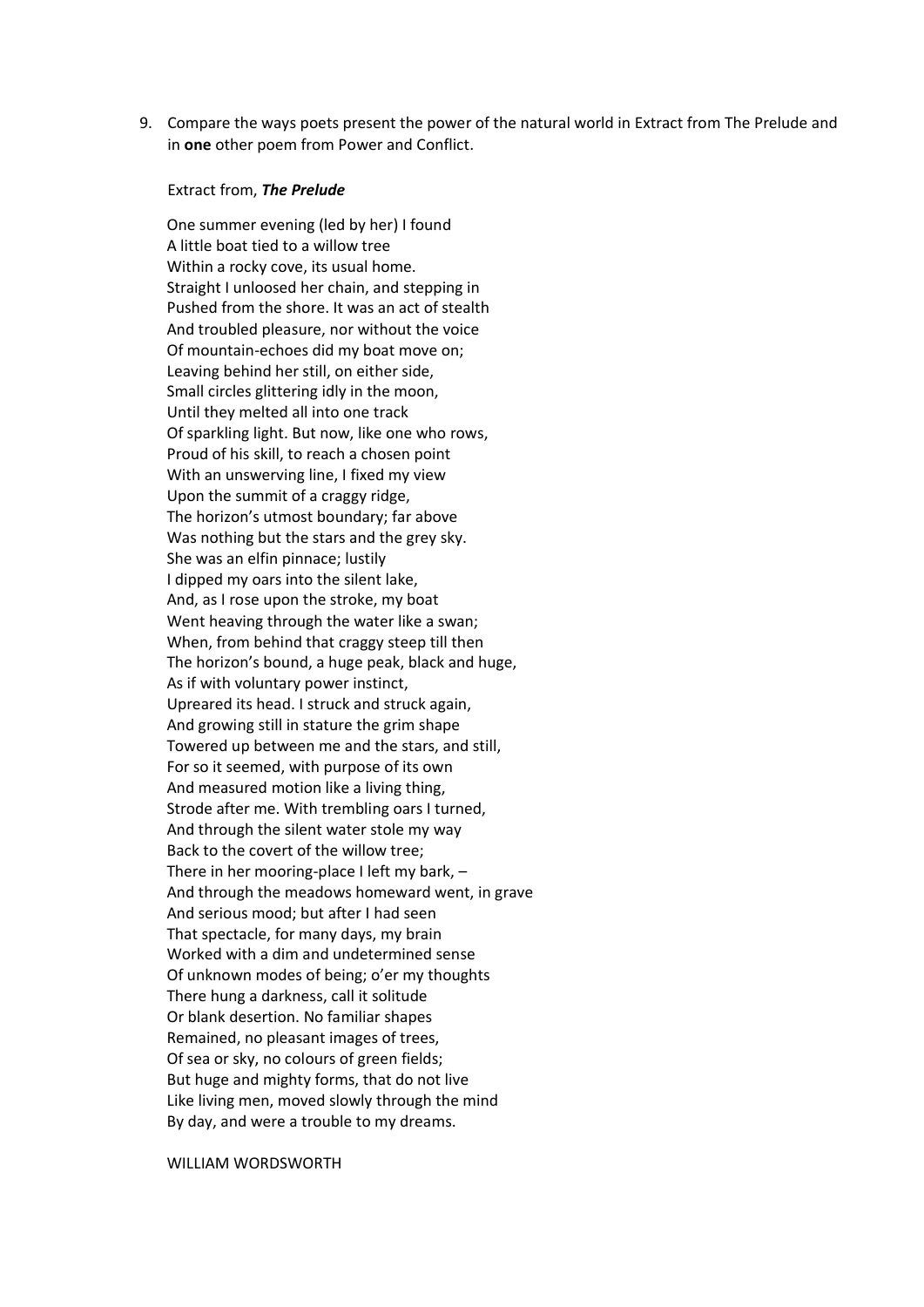10. Compare the ways poets present combatants' experiences of conflict in Exposure and in **one** other poem from Power and Conflict.

#### **Exposure**

Our brains ache, in the merciless iced east winds that knive us ... Wearied we keep awake because the night is silent ... Low, drooping flares confuse our memory of the salient ... Worried by silence, sentries whisper, curious, nervous, But nothing happens.

Watching, we hear the mad gusts tugging on the wire, Like twitching agonies of men among its brambles. Northward, incessantly, the flickering gunnery rumbles, Far off, like a dull rumour of some other war. What are we doing here?

The poignant misery of dawn begins to grow ... We only know war lasts, rain soaks, and clouds sag stormy. Dawn massing in the east her melancholy army Attacks once more in ranks on shivering ranks of grey, But nothing happens.

Sudden successive flights of bullets streak the silence. Less deadly than the air that shudders black with snow, With sidelong flowing flakes that flock, pause, and renew, We watch them wandering up and down the wind's nonchalance, But nothing happens.

Pale flakes with fingering stealth come feeling for our faces - We cringe in holes, back on forgotten dreams, and stare, snow-dazed, Deep into grassier ditches. So we drowse, sun-dozed, Littered with blossoms trickling where the blackbird fusses. – Is it that we are dying?

Slowly our ghosts drag home: glimpsing the sunk fires, glozed With crusted dark-red jewels; crickets jingle there; For hours the innocent mice rejoice: the house is theirs; Shutters and doors, all closed: on us the doors are closed, - We turn back to our dying.

Since we believe not otherwise can kind fires burn; Now ever suns smile true on child, or field, or fruit. For God's invincible spring our love is made afraid; Therefore, not loath, we lie out here; therefore were born, For love of God seems dying.

Tonight, His frost will fasten on this mud and us, Shrivelling many hands. puckering foreheads crisp. The burying-party, picks and shovels in their shaking grasp, Pause over half-known faces. All their eyes are ice, But nothing happens.

WILFRED OWEN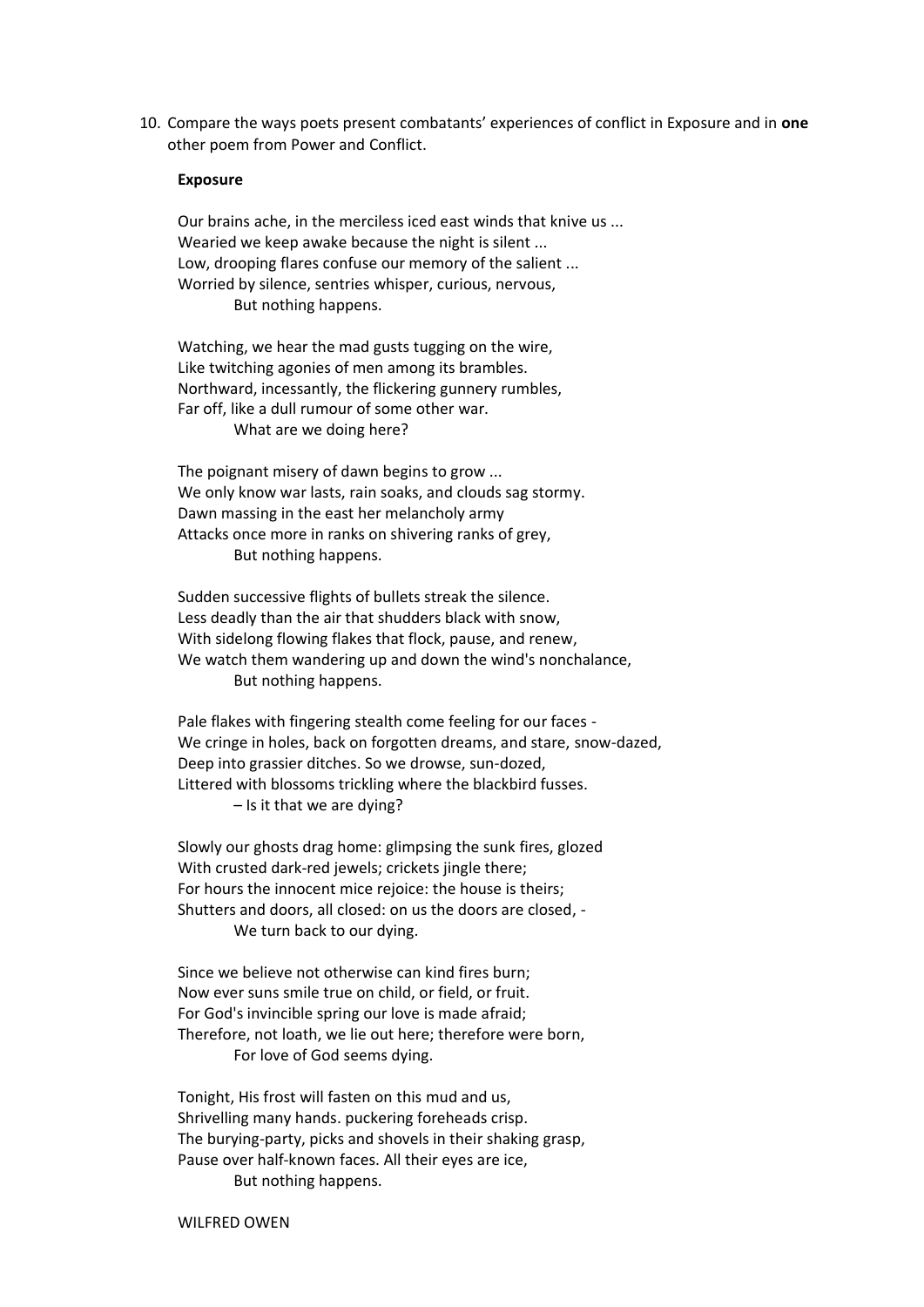11. Compare the ways poets present the power of institutions over ordinary people in London and in **one** other poem from Power and Conflict.

## **London**

I wander through each chartered street, Near where the chartered Thames does flow, And mark in every face I meet Marks of weakness, marks of woe.

In every cry of every man, In every infant's cry of fear, In every voice, in every ban, The mind-forged manacles I hear:

How the chimney-sweeper's cry Every black'ning church appalls, And the hapless soldier's sigh Runs in blood down palace walls.

But most through midnight streets I hear How the youthful harlot's curse Blasts the new-born infant's tear, And blights with plagues the marriage hearse.

WILLIAM BLAKE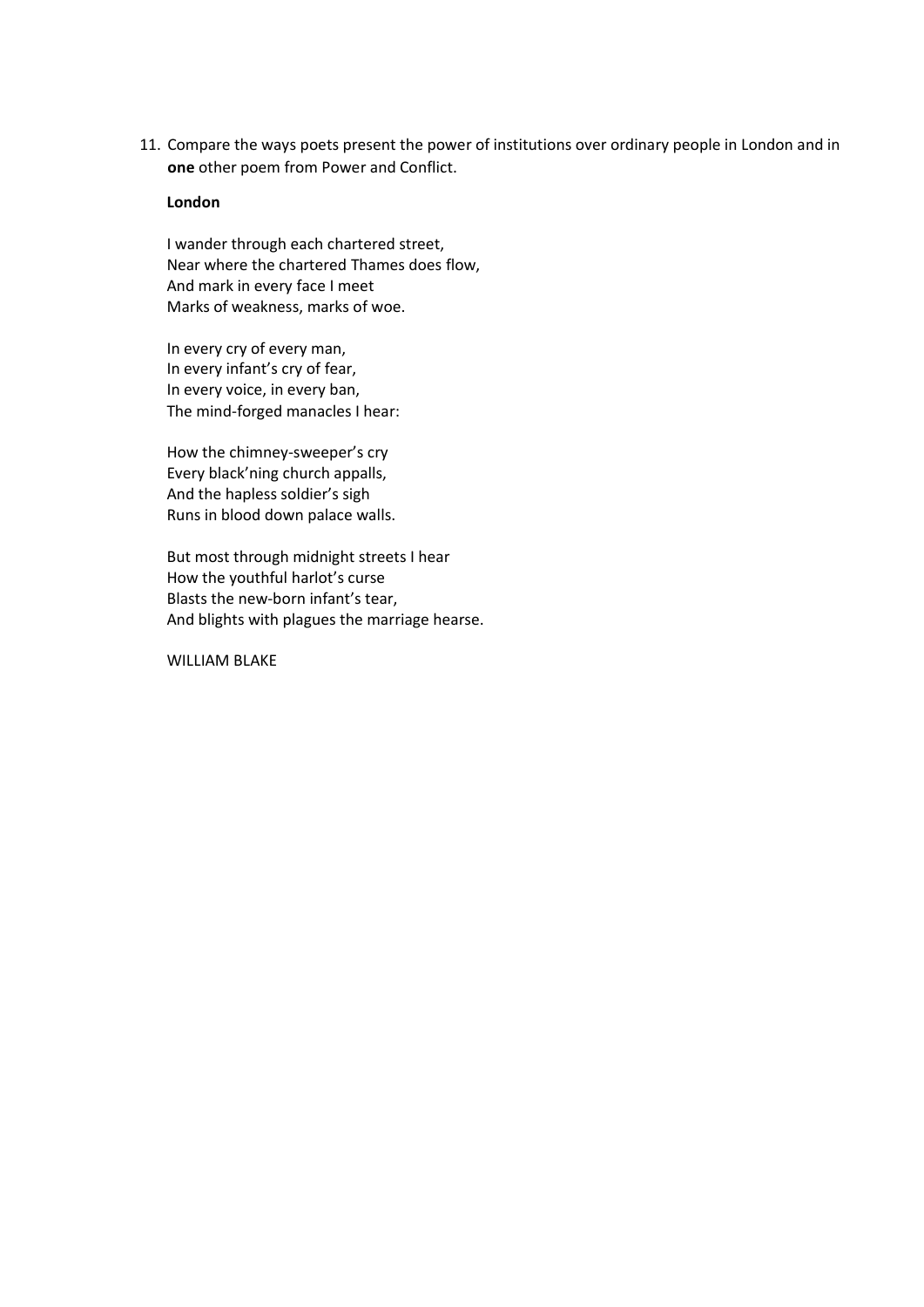12. Compare the ways poets present the power of history in Tissue and in **one** other poem in Power and Conflict.

## **Tissue**

Paper that lets the light shine through, this is what could alter things. Paper thinned by age or touching,

the kind you find in well-used books, the back of the Koran, where a hand has written in the names and histories, who was born to whom,

the height and weight, who died where and how, on which sepia date, pages smoothed and stroked and turned transparent with attention.

If buildings were paper, I might feel their drift, see how easily they fall away on a sigh, a shift in the direction of the wind.

Maps too. The sun shines through their borderlines, the marks that rivers make, roads, railtracks, mountainfolds,

Fine slips from grocery shops that say how much was sold and what was paid by credit card might fly our lives like paper kites.

An architect could use all this, place layer over layer, luminous script over numbers over line, and never wish to build again with brick

or block, but let the daylight break through capitals and monoliths, through the shapes that pride can make, find a way to trace a grand design

with living tissue, raise a structure never meant to last, of paper smoothed and stroked and thinned to be transparent,

turned into your skin.

IMTIAZ DHARKER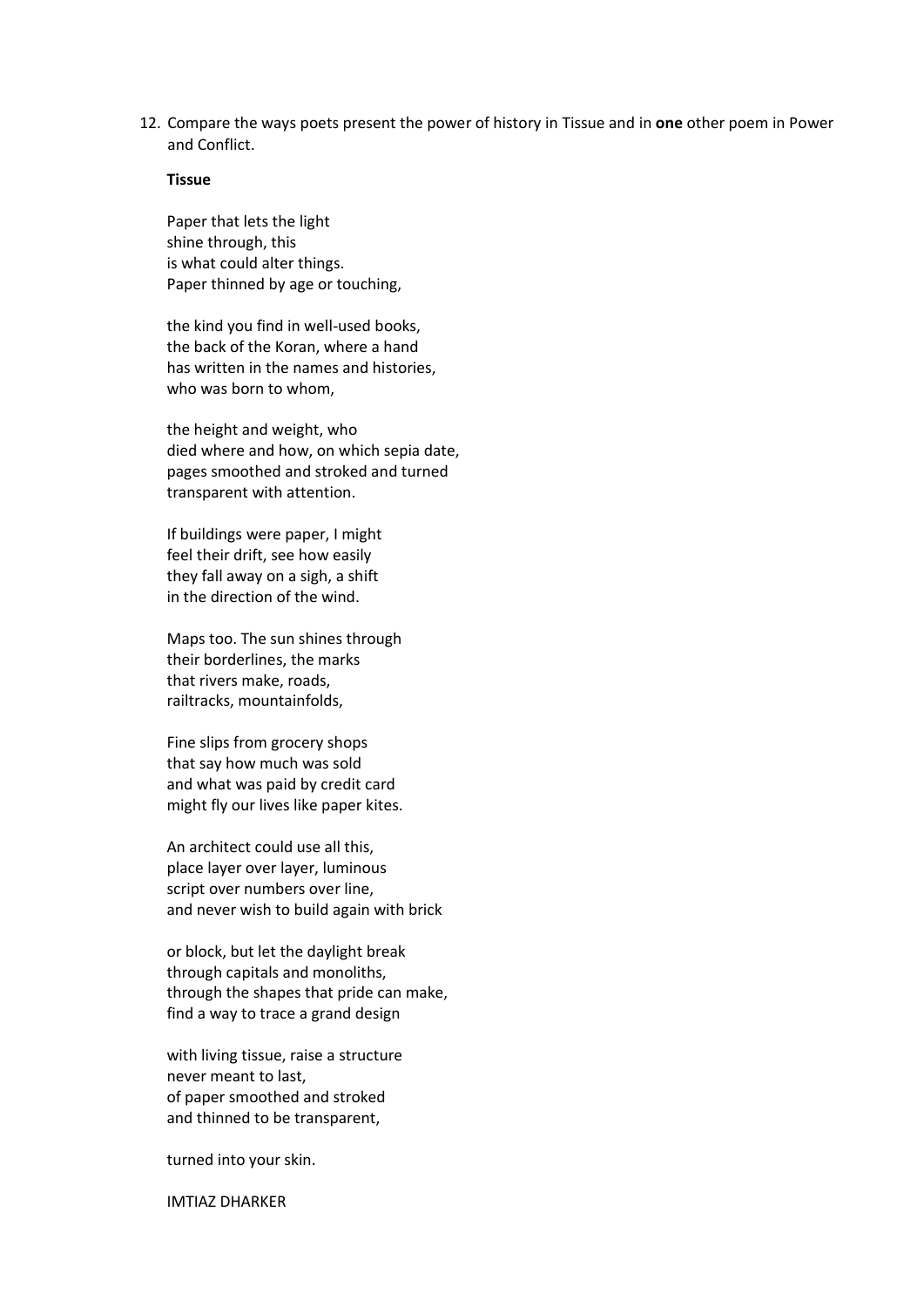13. Compare the ways poets present the wider effects of conflict in Kamikaze and in **one** other poem from Power and Conflict?

## **Kamikaze**

Her father embarked at sunrise with a flask of water, a samurai sword in the cockpit, a shaven head full of powerful incantations and enough fuel for a one-way journey into history

but half way there, she thought, recounting it later to her children, he must have looked far down at the little fishing boats strung out like bunting on a green-blue translucent sea

and beneath them, arcing in swathes like a huge flag waved first one way then the other in a figure of eight, the dark shoals of fishes flashing silver as their bellies swivelled towards the sun

and remembered how he and his brothers waiting on the shore built cairns of pearl-grey pebbles to see whose withstood longest the turbulent inrush of breakers bringing their father's boat safe

- *yes, grandfather's boat* – safe to the shore, salt-sodden, awash with cloud-marked mackerel, black crabs, feathery prawns, the loose silver of whitebait and once a tuna, the dark prince, muscular, dangerous.

*And though he came back my mother never spoke again in his presence, nor did she meet his eyes and the neighbours too, they treated him as though he no longer existed, only we children still chattered and laughed*

*till gradually we too learned to be silent, to live as though he had never returned, that this was no longer the father we loved.* And sometimes, she said, he must have wondered which had been the better way to die.

BEATRICE GARLAND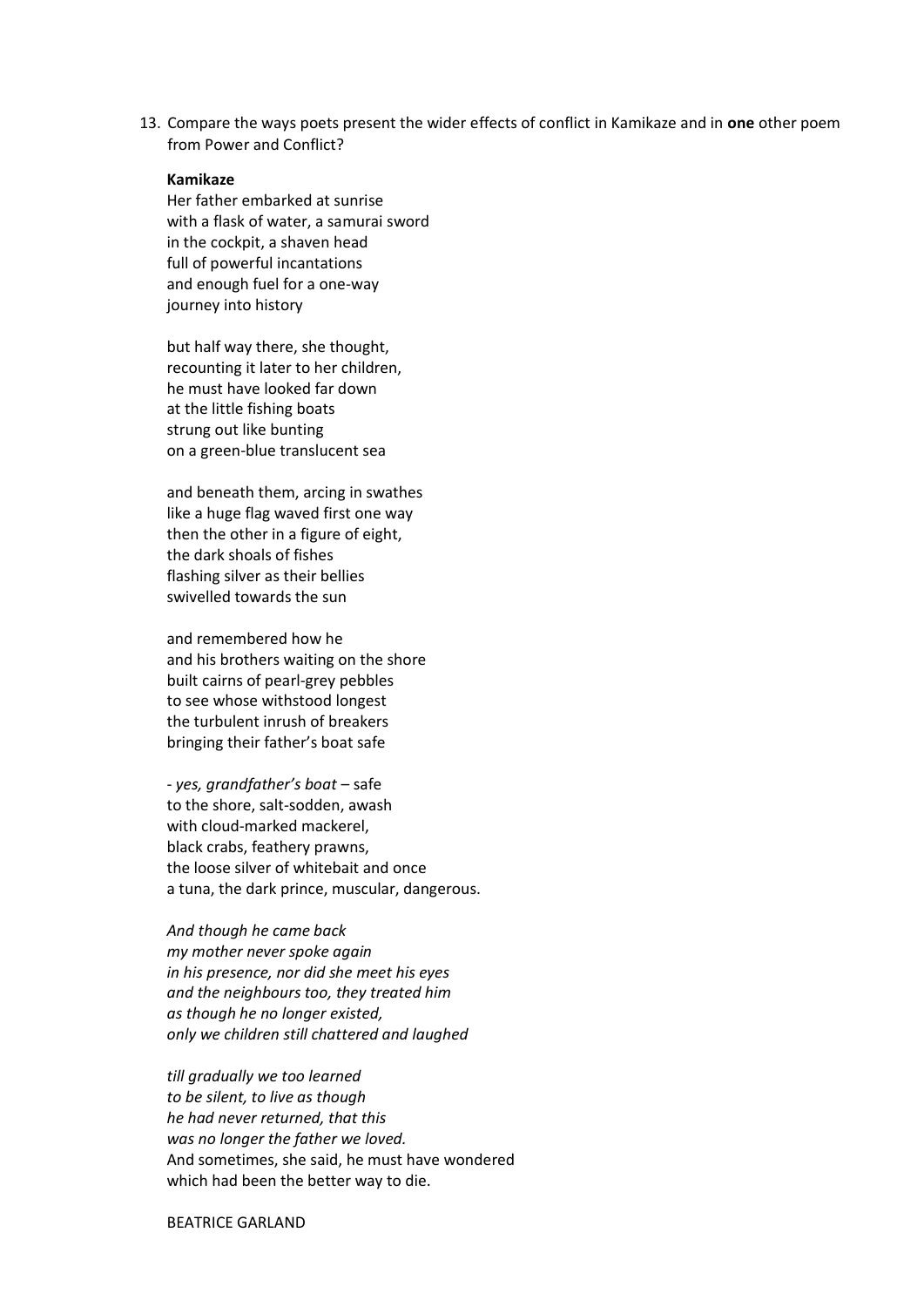14. Compare the ways poets present political conflict in Checking Out Me History and in **one** other poem from Power and Conflict.

## **Checking Out Me History**

Dem tell me Dem tell me Wha dem want to tell me

Bandage up me eye with me own history Blind me to me own identity

Dem tell me bout 1066 and all dat dem tell me bout Dick Whittington and he cat But Toussaint L'Ouverture no dem never tell me bout dat

*Toussaint a slave with vision lick back Napoleon battalion and first Black Republic born Toussaint de thorn to de French Toussaint de beacon of de Haitian Revolution*

Dem tell me bout de man who discover de balloon and de cow who jump over de moon Dem tell me bout de dish ran away with de spoon but dem never tell me bout Nanny de maroon

*Nanny see-far woman of mountain dream fire-woman struggle hopeful stream to freedom river*

Dem tell me bout Lord Nelson and Waterloo but dem never tell me bout Shaka de great Zulu Dem tell me bout Columbus and 1492 but what happen to de Caribs and de Arawaks too

Dem tell me bout Florence Nightingale and she lamp and how Robin Hood used to camp Dem tell me bout ole King Cole was a merry ole soul but dem never tell me bout Mary Seacole

*From Jamaica she travel far to the Crimean War she volunteer to go and even when de British said no she still brave the Russian snow a healing star among the wounded a yellow sunrise to the dying*

Dem tell me Dem tell me wha dem want to tell me But now I checking out me own history I carving out me identity

JOHN AGARD